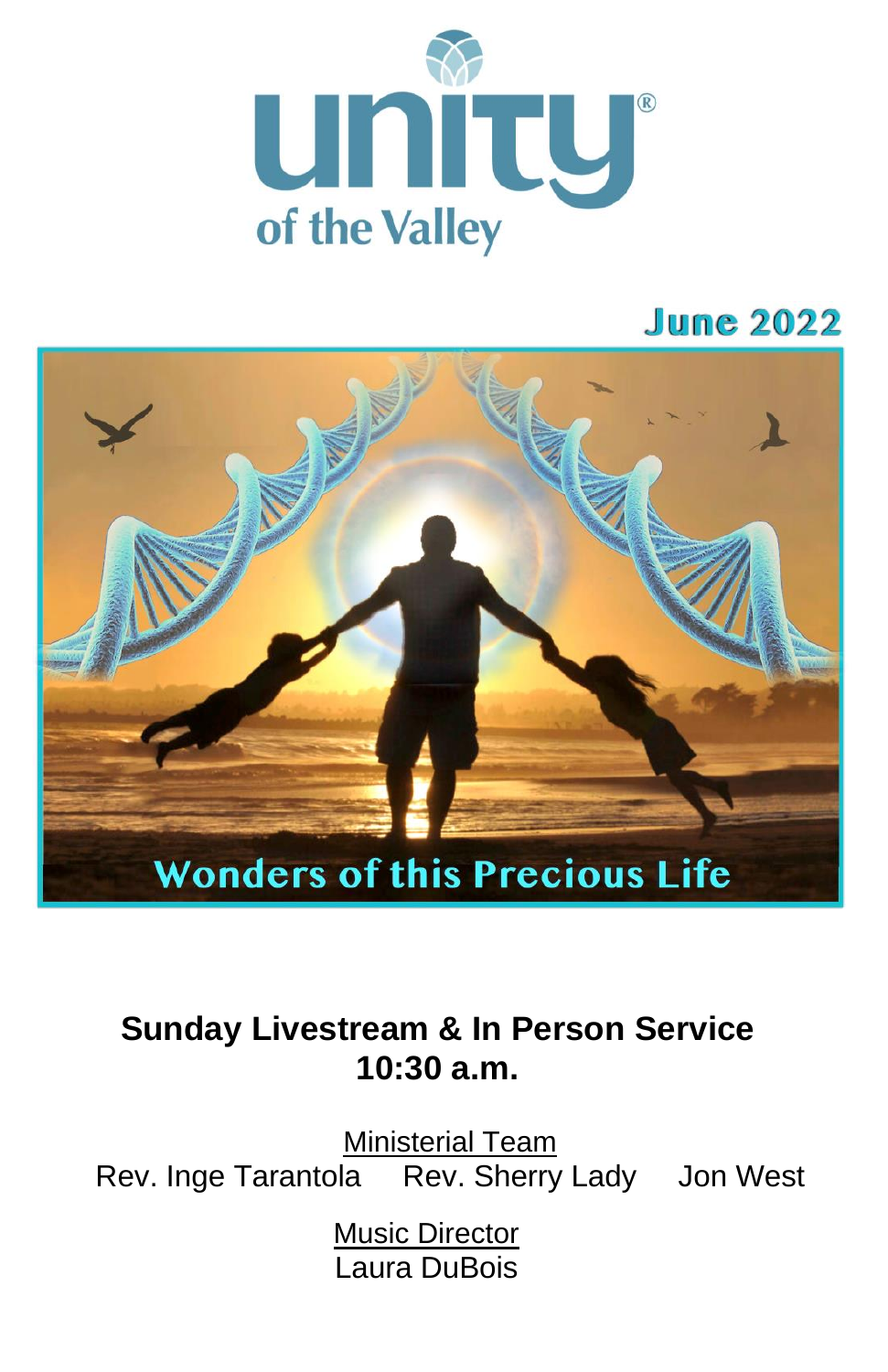# **WONDERS OF THIS PRECIOUS LIFE**

A message from our Ministerial Team

When we lose a beloved one, we often come to a deeper realization of how precious that being was in our lives. Suddenly, memories as mundane as strolling together through a park, painting a



bedroom, or decorating a cake are viewed with poignant wonder for their simple beauty and perfection. As such memories cascade upon us, we may feel we are seeing things clearly for the first time.

This isn't only true for our relationships. In many ways, the whole of our lives is "seen through a glass darkly" as we busily tend to our hopes, plans, fears, and regrets. While poets, sages, and scientists keep pointing to the vast mysteries within and around us, it's easy to miss the wonder of it all while we're actually living it.

As we begin this first month of summer, we might ask ourselves: *How many summers have I lived on this planet? How many do I have left? What can I do to more fully experience the gifts of the season, the gifts of my whole life?* Perhaps on your to-do list will be reminders like:

- Be more fully present in each precious moment;
- Love the ones I am with:
- Release old hurts and appreciate the seen and unseen blessings of life;
- Invest more time in truly enjoying life and keeping my precious body instrument vital;
- When the static of conflict blurs my vision of this wondrous world, tune into my Inner Light and the Light hiding in every heart;
- Give my best, then trust in the incredible Divine Flow of Spirit.

If at any point this month your life seems less than wonderful, try picturing our tiny blue-green spaceship called Earth and consider: This is the only place within trillions of miles with a livable ecosystem where any being gets to spend even one minute enjoying something called "summer." It truly is a wonder we've been given. And your spiritual community is here to help you celebrate it!

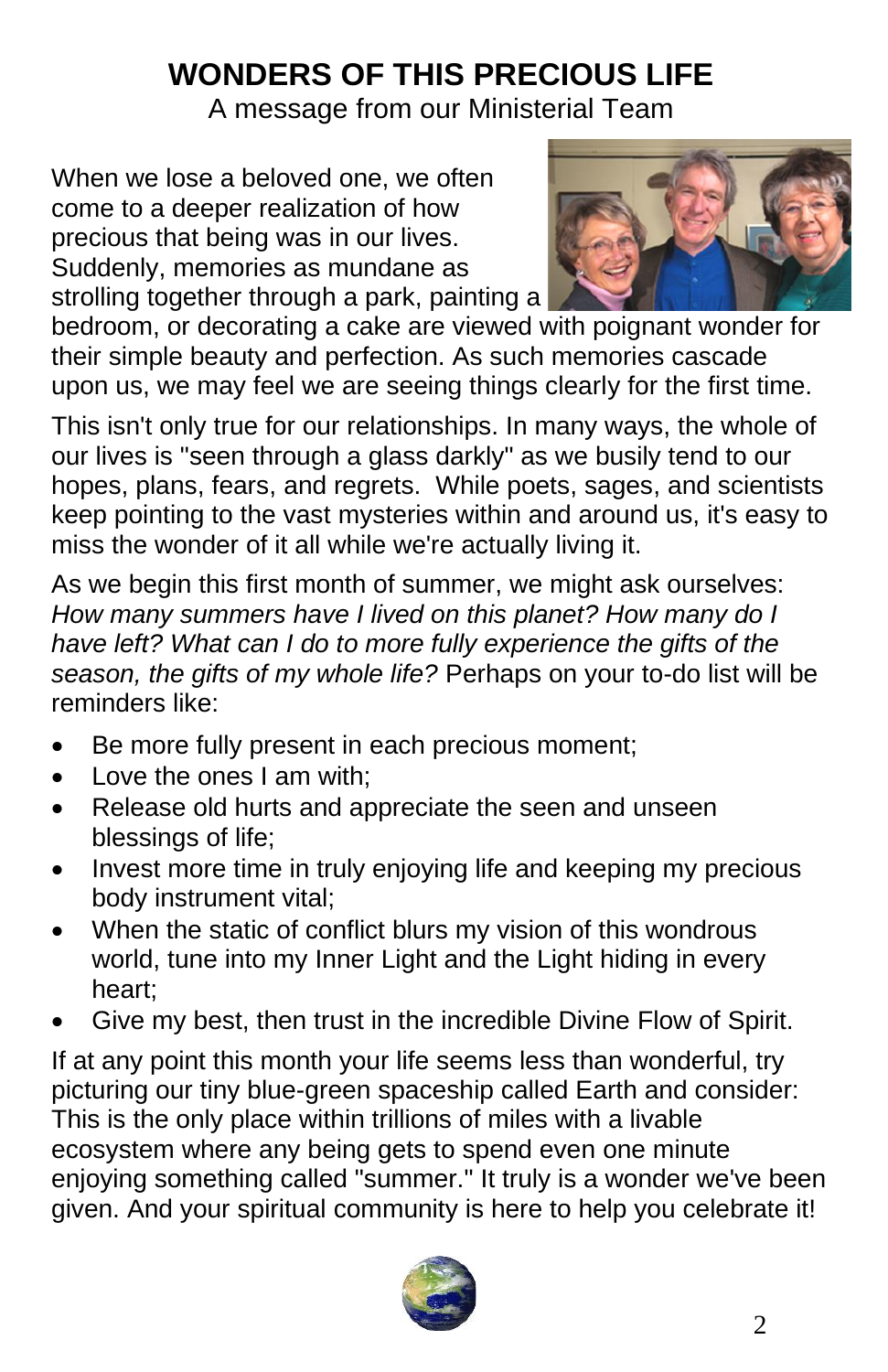# **SERVICES IN JUNE**

**Sunday, June 5: "Release the Drama, Heal the Trauma."**  Speaker: **Dr. Orestes Gutierrez.** Modern science has revealed that through the wonders of epigenetics you can turn on genes for health and happiness, even if you were born with a family history of chronic disease. In this talk, Dr. Gutierrez promises to give you the master key, to unlock the power stored in your DNA to experience health and vitality.

**Sunday, June 12: "Are You Hiding Your Light?"** According to our speaker **Rev. Dick Everts**, "This is a critical time for humanity where being the Light is no longer a luxury, but rather essential to our survival as a species. There are practices we can incorporate that allow our mind and body to serve as portals of the Light. This is our gift to one another and the reason each of us is here at this time. You are not here by chance, but have a significant role to play in healing humanity."

**Sunday, June 19 Father's Day Service: "Dad: Imperfectly Perfect."** Speaker **Barbara McKie** will explore multiple aspects of "fatherhood," including insights from growing up with a father who struggled with mental health issues.

**Sunday, June 26: "Discovering Higher Laws through the Power of Wonder."** Speaker: **Jon West.** Intellect is a powerful tool. But if our ego tells us we can "think" our way to comprehending the subtle realms of consciousness and spirituality, we artificially limit our awareness. Setting aside assumptions and being open to a sense of wonder is an essential step in experiencing the fullness of life.

## **June Affirmation**

I live in the wonder and beauty of our divine universe.

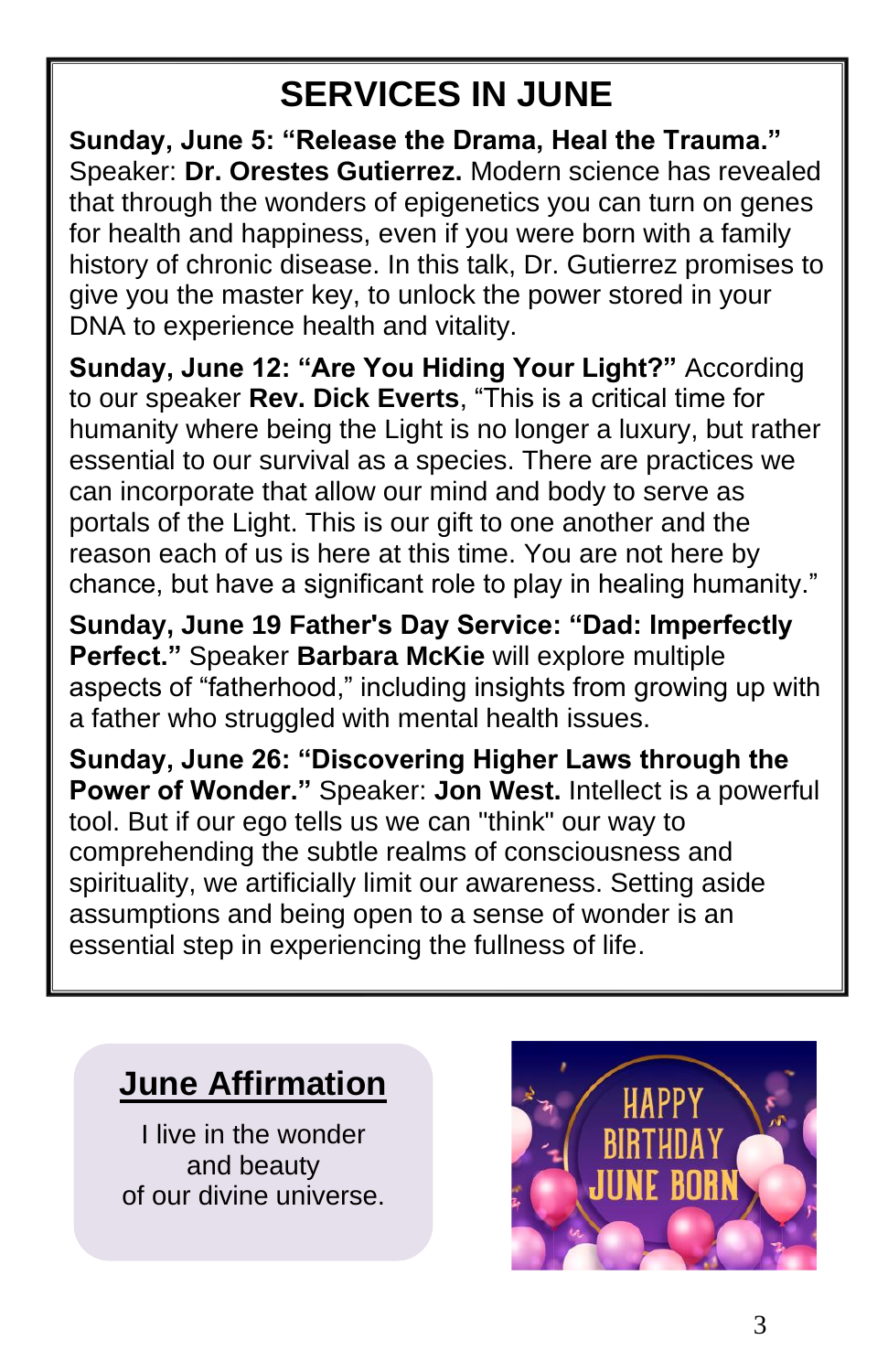# **Notes from Our Administrator**



Wow, June is here. I can hardly believe how the time has flown by. One of the fun things to look forward to in June is the opportunity to honor and say thank you to all the fathers and father figures in our life for sharing their love and caring with children, animals, plants, us, and each other. THANK YOU!

Here are some fun ideas on how you might spend some of your time in June:

- Explore your family tree and share it with a friend. You might be surprised at what you discover.
- Share some of your favorite memories of one or more of the father figures in your life.
- Do an act of service for or with the father figure in your life.
- Take a mini road trip and visit areas that remind you of past joyful times and perhaps create new memories at the same time.
- Plant a tree in honor of your father figure.

However you choose to honor the fathers in your life be sure to celebrate the wonders of this precious life.



The world is a brighter place with you in it!

When we love. we see the infinite in the finite. We find the Creator in the creation. True love is a dazzling revelation of the immortality of the soul.

~Eliphas Levi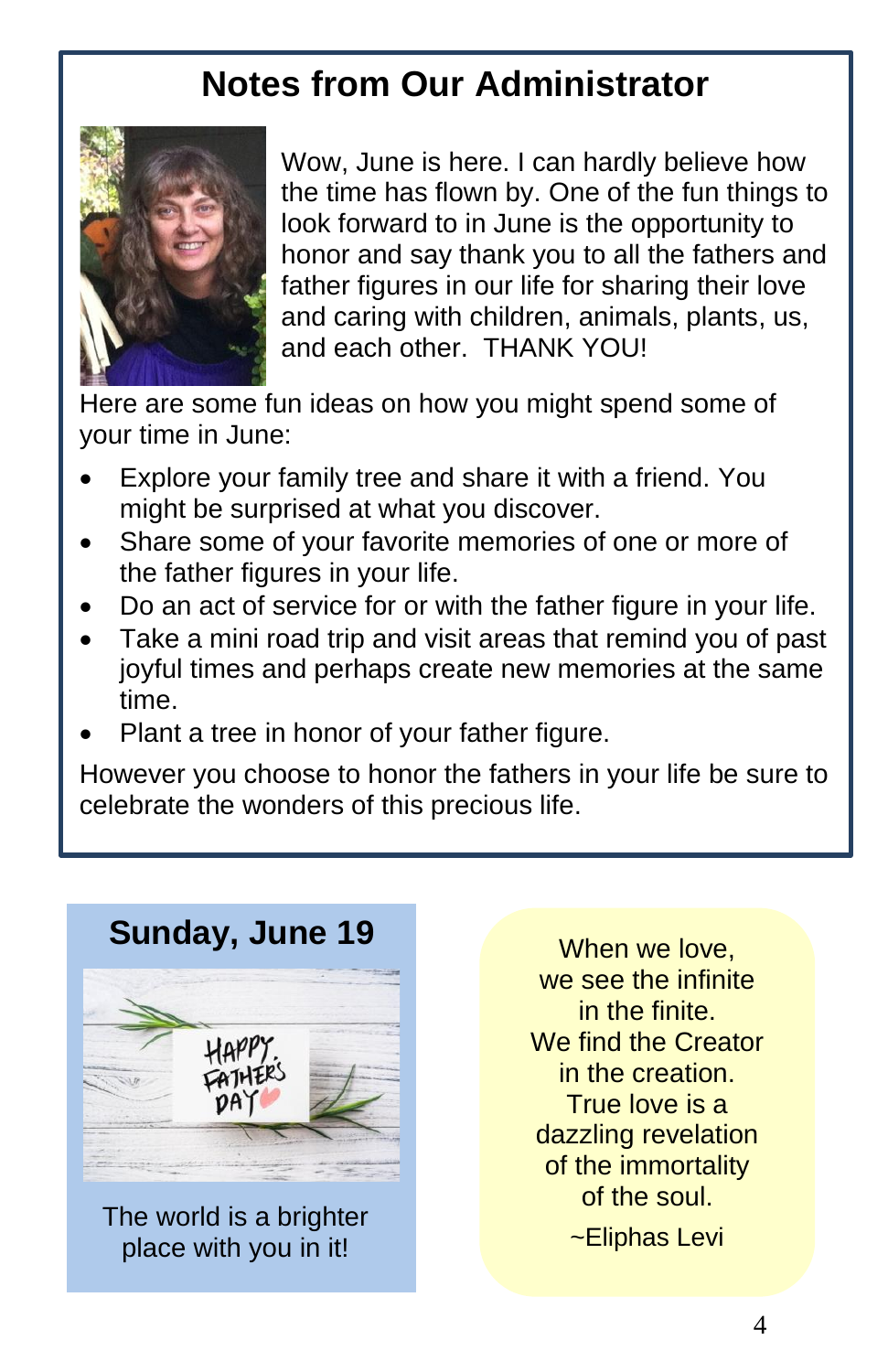# **Unity Community Outreach**



Unity of the Valley is holding a **Food Drive** throughout the month of June to help Food For Lane County keep the local pantries stocked. These pantries serve as emergency assistance for people who are in need of food and can help make a real difference to families having enough to eat in a month. The need is high right now.

### **Donated items should be shelf-stable food (i.e., canned or no refrigeration needed)**

### **Some suggested donation items are:**

- Protein such as peanut butter, canned meat: tuna, chicken, salmon, corned beef.
- Dried beans.
- Canned food, soup, spices, cooking oil, broths.
- Shelf-stable non-dairy milk alternative (i.e., almond milk, oat milk, soy milk, etc.).
- Cereal, grains, pasta, rice.
- Baby food, baby formula.

**Please help us fill the barrel in the foyer in June!**

## **Feature Section in the Bulletin**

Each month we feature an article from one of our fabulous ministerial groups who are dedicated to serving our communities' needs.

This month we highlight the **Angel Network Ministry** and give thanks for their service (see page 8).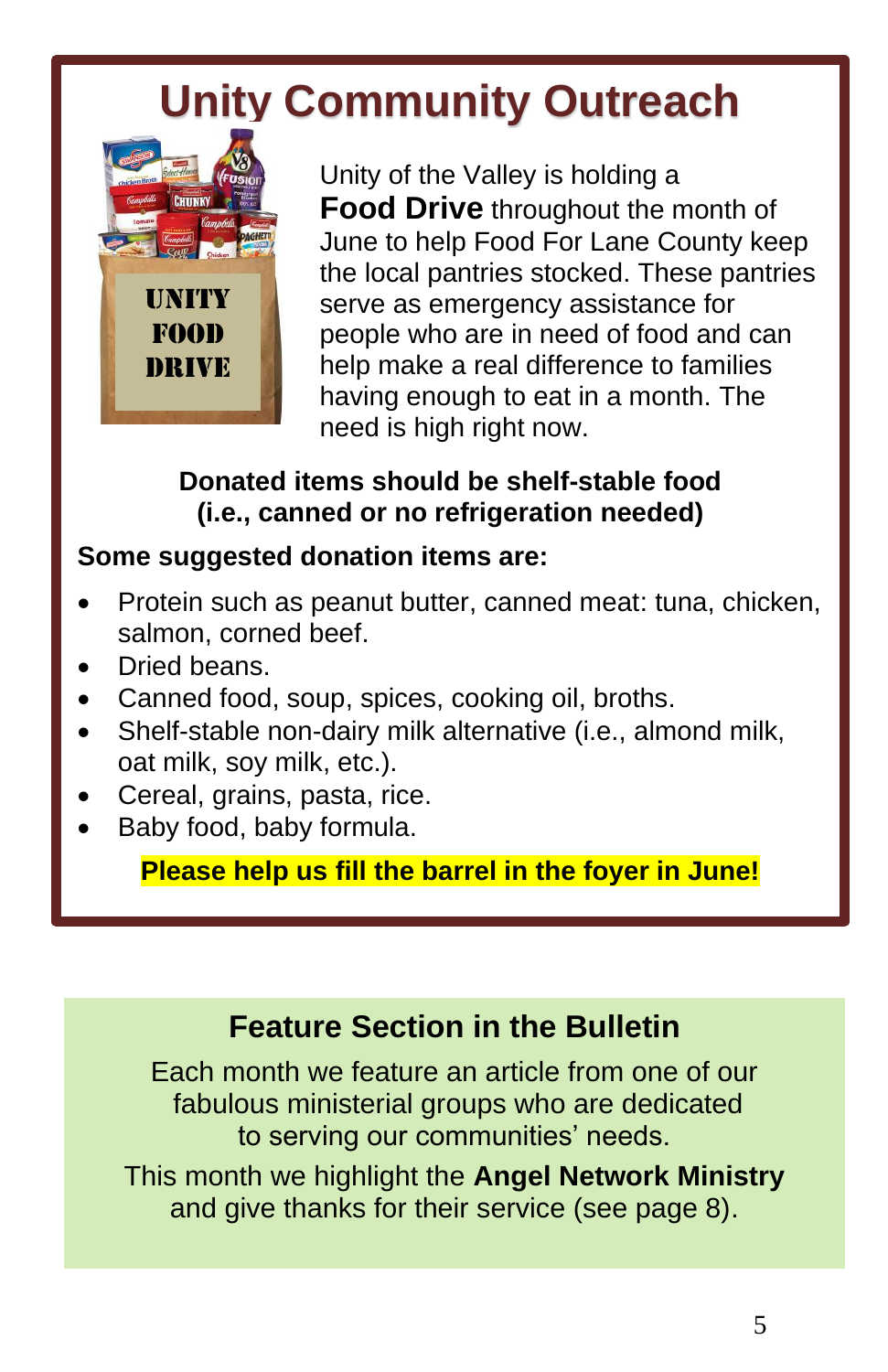# **Volunteer Opportunities**

**Bookstore Volunteers** serve one Sunday a month to open the store 15 minutes before the service and serve 30 minutes immediately after the end of the service. Substitutes who can fill in on occasion are welcome too. If you would like to volunteer in the Bookstore, please contact **Elizabeth at 541-345-9913, ext. 12**.

**Church Openers** serve one Sunday a month and unlock doors and prepare the sanctuary and other rooms for the Sunday service. If you would like to volunteer, please contact **Géna at 541-345-9913, ext. 11**.

**Church Closers** serve one Sunday a month and help count the love offering after the service, and lock and close the church after the service. If you would like to volunteer, please contact **Géna at 541-345-9913, ext. 11.**

**PowerPoint Volunteers** serve one Sunday per month in the sound booth advancing PowerPoint slides during the service. Substitutes needed as well. If you would like to volunteer, please contact **Géna at 541-345-9913, ext. 11.**

**Youth & Family Ministry Volunteer**. We are currently looking for teachers for our Unikids (ages 5-10 years old) to teach two Sundays per month. The curriculum and lesson plans are provided. NOTE: All persons working in the youth program must complete an application, be interviewed, and pass a state required background check, prior to working with the children. For more information, contact **Alice Sparks** at **971-254-7564.**

> Life is a gift from God, an unlimited series of opportunities to find the good in ourselves and others. There is good in everything, if we are willing to see it. ~Alan Cohen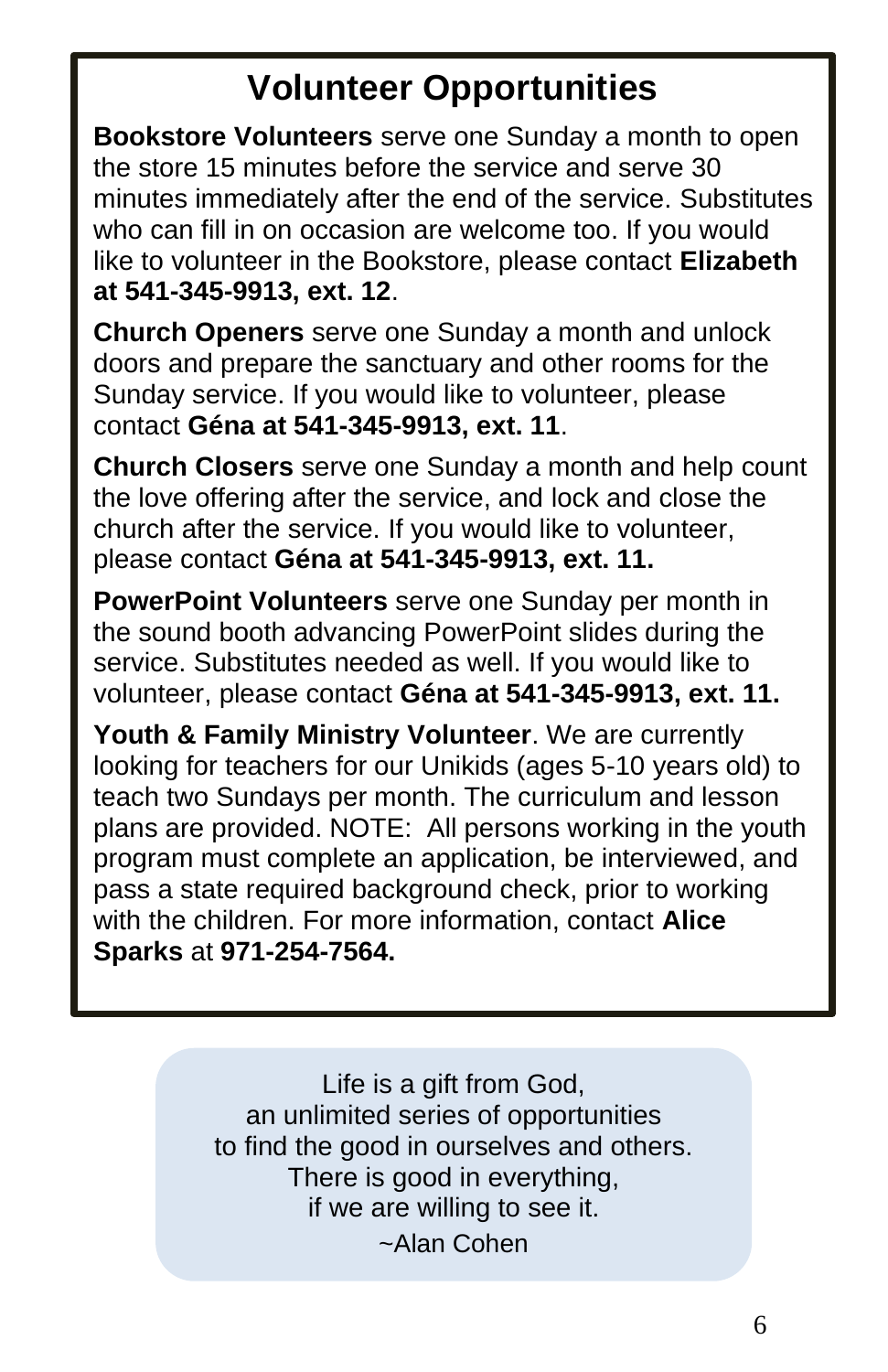## **FINANCIAL REPORT: COUNTING OUR BLESSINGS**

| <b>MONTH(S)</b> | <b>INCOME</b> | <b>EXPENSES</b> | NET       |
|-----------------|---------------|-----------------|-----------|
| <b>MARCH</b>    | \$11.704      | \$15,989        | (S4, 285) |
| <b>APRIL</b>    | \$21.184      | \$12.334        | \$8,850   |

In addition to the usual generosity of our community, we were recently blessed by someone "catching up" on their donations through our Simple Giving Program. We also are thankful for those who remembered to include Unity of the Valley in their Wills before making their transition.

In loving gratitude, Your Unity Board of Trustees



Scan to reach Unity homepage. Click DONATE on right side

Thank you, God for your manifest abundance that flows through Unity of the Valley and creates paths of growth for our service to community.



## **Tuesday June 21 6:30 p.m.**

All Board meetings are currently being held via Zoom. All are welcome to attend.

If you would like to attend and/or speak at the meeting, please contact **Serenee Smith** at

sereneeheart@yahoo.com.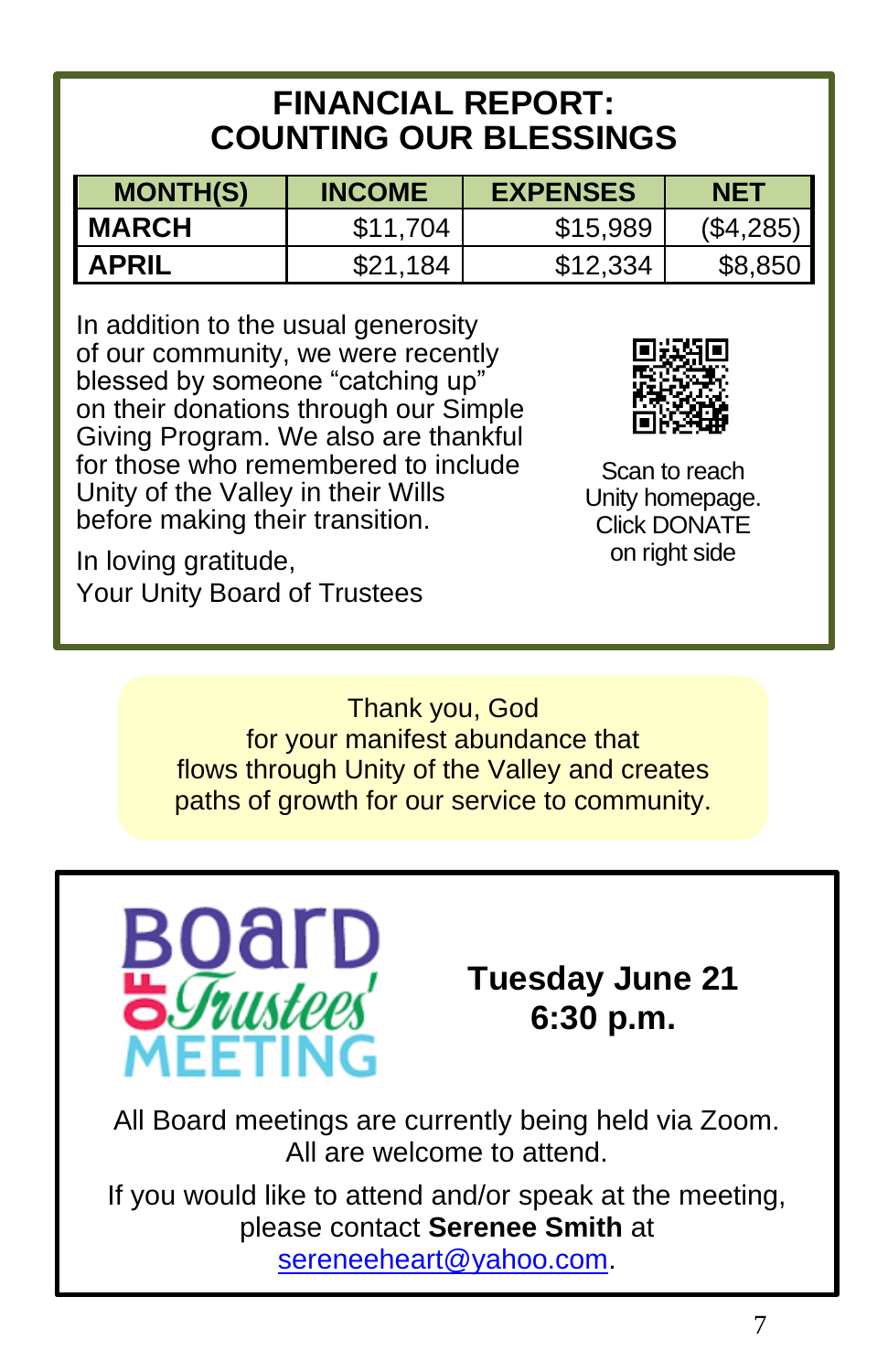## **Notes from The Angel Network**



The Angel Network, coordinated by **Julia Linebarger-Taylor**, is a circle of caring. This means you can ask for help in tough times. Or be of help by joining the Angel Network team

to provide short-term services—such as a supportive call or home visit, a ride to a medical appointment, shopping for groceries, yardwork, etc. Or, perhaps you'd enjoy giving a monthly ride to church services to someone living near your home. We can't guarantee help, but we can at least try!

If you or someone in our church community has a need, let us know by calling the **Angel Network Request Line** at **541-345- 9913, ext. 14**.

If someone is ill or going through a hard time, tell us. We can send them a card or check in on them.

We're always looking for folks to join our Volunteer Team. It's not a big commitment. Just help when you can. To volunteer, just call the Angel Network Request line: **541-345-9913, ext. 14** and leave a message**.** Our motto: "Many hands make light work!"

We also accept donations of gift cards from food stores and cash to have on hand for emergencies. If you wish to donate to the Angel Network, you can do so by making a check payable to Unity of the Valley and including ANGEL NETWORK in the memo line. You can mail your check to Unity of the Valley, 3912 Dillard Road, Eugene, Oregon 97405.

### **Thank you, Angels!**

The value of all service lies in the spirit in which you serve and not in the importance or magnitude of the service. Even the lowliest task or deed is made holy, joyous, and prosperous when it is filled with love.

~Charles Fillmore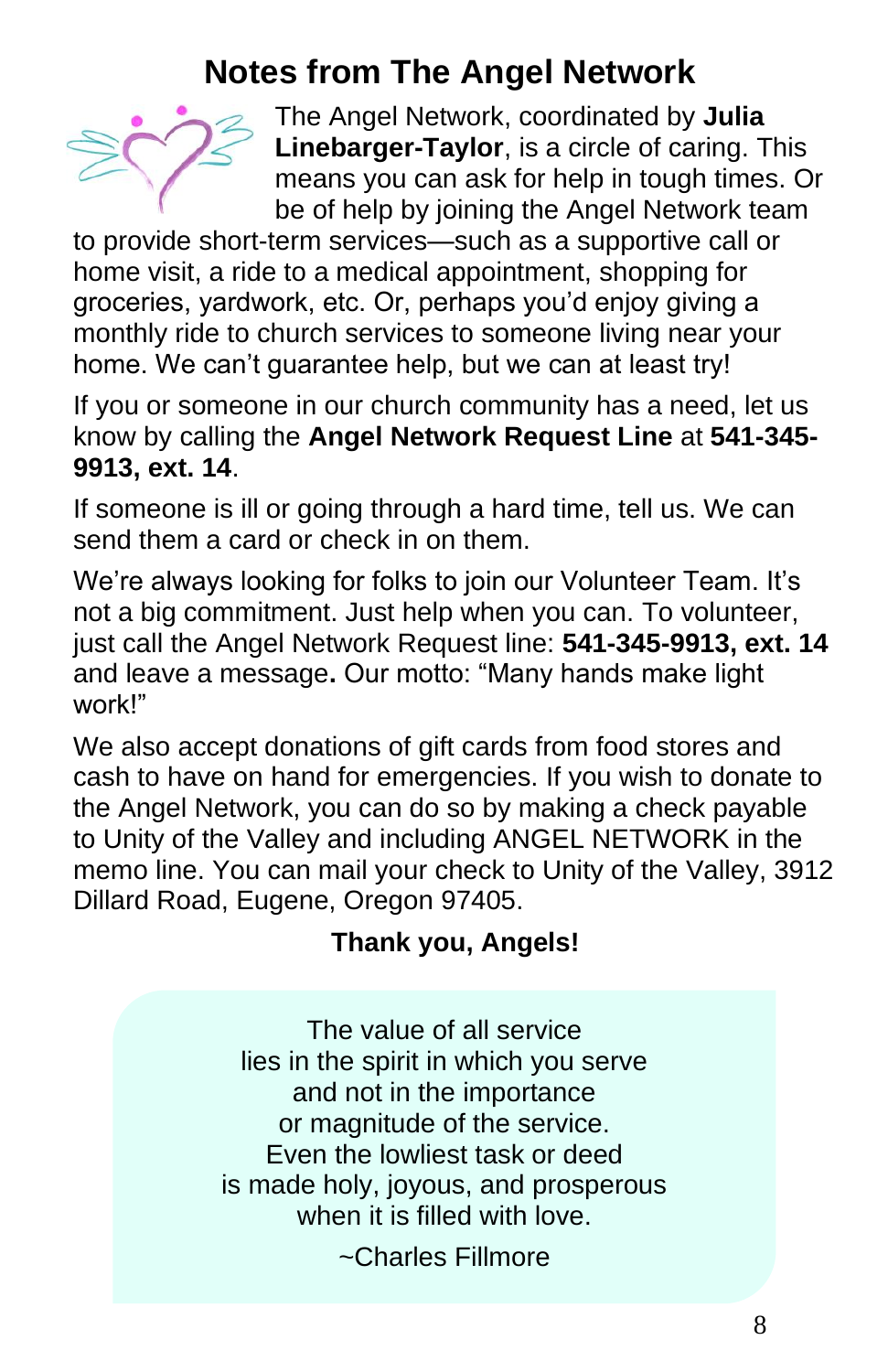# **Unity of the Valley Prayer Ministry**

Unity was founded on, and is sustained by, the power of prayer. We invite you to participate in prayer with our devoted Prayer Ministry through these activities:

- **Healing Prayer Circle** We meet weekly via ZOOM to offer focused healing prayer to individuals who request it. For more information and to make an appointment, contact **Rev. Inge Tarantola at 541-968-5540**.
- **Prayer Requests**  Email your name and prayer request to Rev. Inge Tarantola at ingetar@pacinfo.com.
- Call our **Dial-a-Prayer line** (541-345-9913, then press 7) for an uplifting, affirmative prayer at any time of the day or night.
- You can call **Silent Unity** 24 hours a day at 816-969-2000 or toll free at 800-669-7729.

# **JUNE PRAYER**

from Rev. Sherry Lady

### **From My Heart**

Wonderful Spirit, Enlighten my mind with the Truth Inspire my actions with Courage Bless my life with Understanding Open my heart to Forgiveness Enrich my life with Meaningful Service Expand my heart with Gratitude And through all my days, Inflame my heart with Love. Amen

Practice the pause. When in doubt, pause. When angry, pause. When tired, pause. When stressed, pause. And when you pause, PRAY.

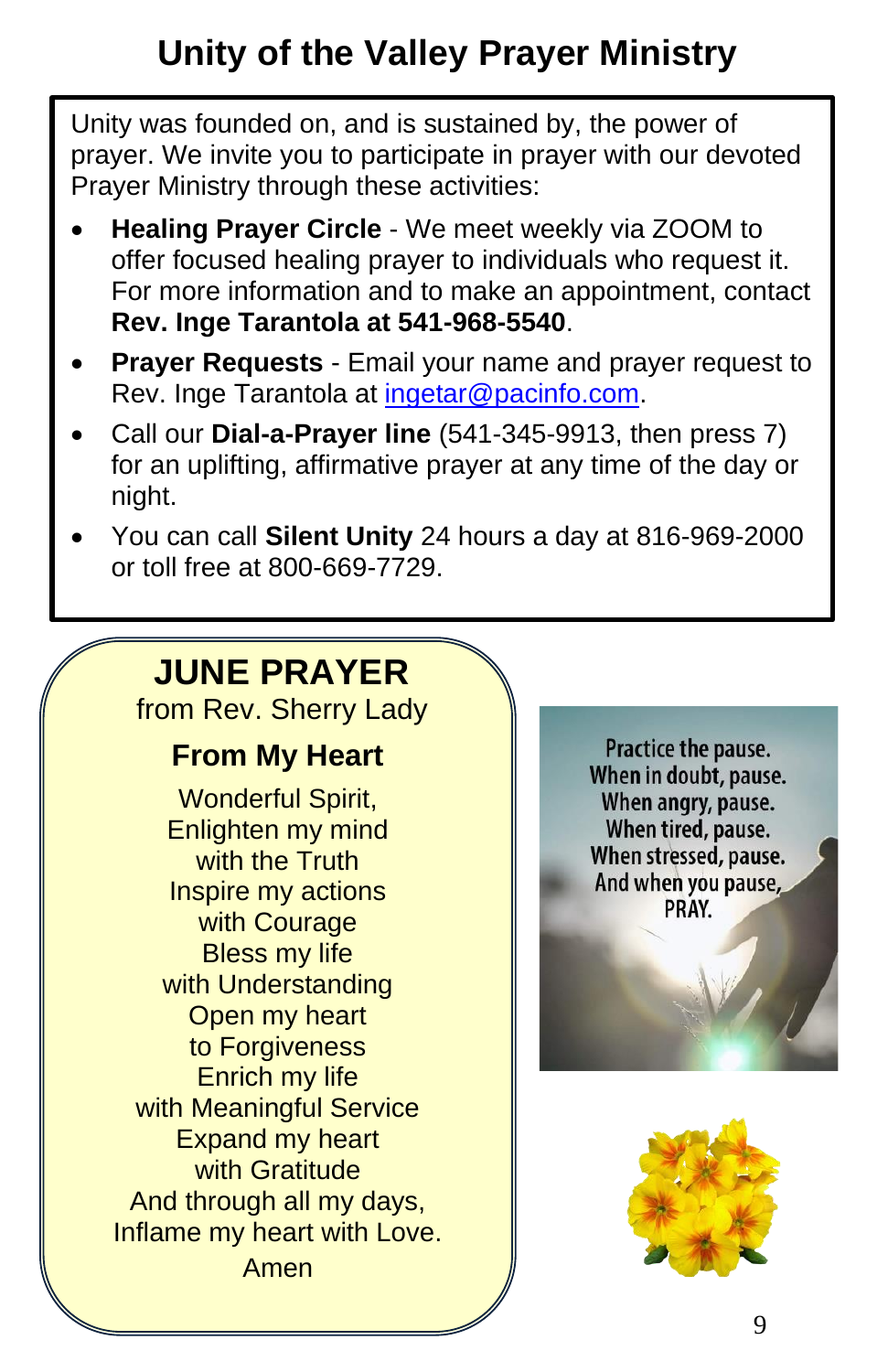# **UNITY SPIRITUAL COMMUNITY SUPPORT FUND**

The Unity Board created a Spiritual Community Support Fund. This fund was inspired by a Unity member who offered her government stimulus funds to assist individuals in our spiritual community who need it most.

### **WAYS YOU CAN CONTRIBUTE FINANCIALLY**

- **Mail a check** to Unity of the Valley, 3912 Dillard Rd., Eugene, OR 97405 with a note designating if it's for OSCSF or general Unity finances.
- **Make a donation through PayPal** using the yellow DONATE button on the home page of our website: *unityofthevalley.org*. Make sure you designate whether you want your donation to be applied to OSCSF or to general Unity finances.
- **Write a letter** stating you wish to join our *Simple Giving Fund* to contribute a set amount (state the amount) on a regular basis (state how often) and include a voided check. Just designate what portion should be used for OSCSF or general Unity finances. Géna, our Office Administrator, opens all our mail in private. So, it is safe to include your account information in a letter, but not in an email.

## **IF YOU NEED MONETARY ASSISTANCE**

To request monetary help, you can write a letter or an email (*unityval@riousa.com*) directed to the Ministerial Team. Please include the following information:

- 1. Your name, mailing address, phone number, and email address.
- 2. Your association with Unity of the Valley.
- 3. Name of a reference at Unity of the Valley (someone who knows you).
- 4. Brief description of your financial need.
- 5. How much you are requesting.
- 6. Do you think your financial needs will require monthly support?

Requests for monetary help will be reviewed by our Ministerial Team. If a request is approved, the amount granted will be dependent on how many requests we receive and how much money is available in the OSCSF.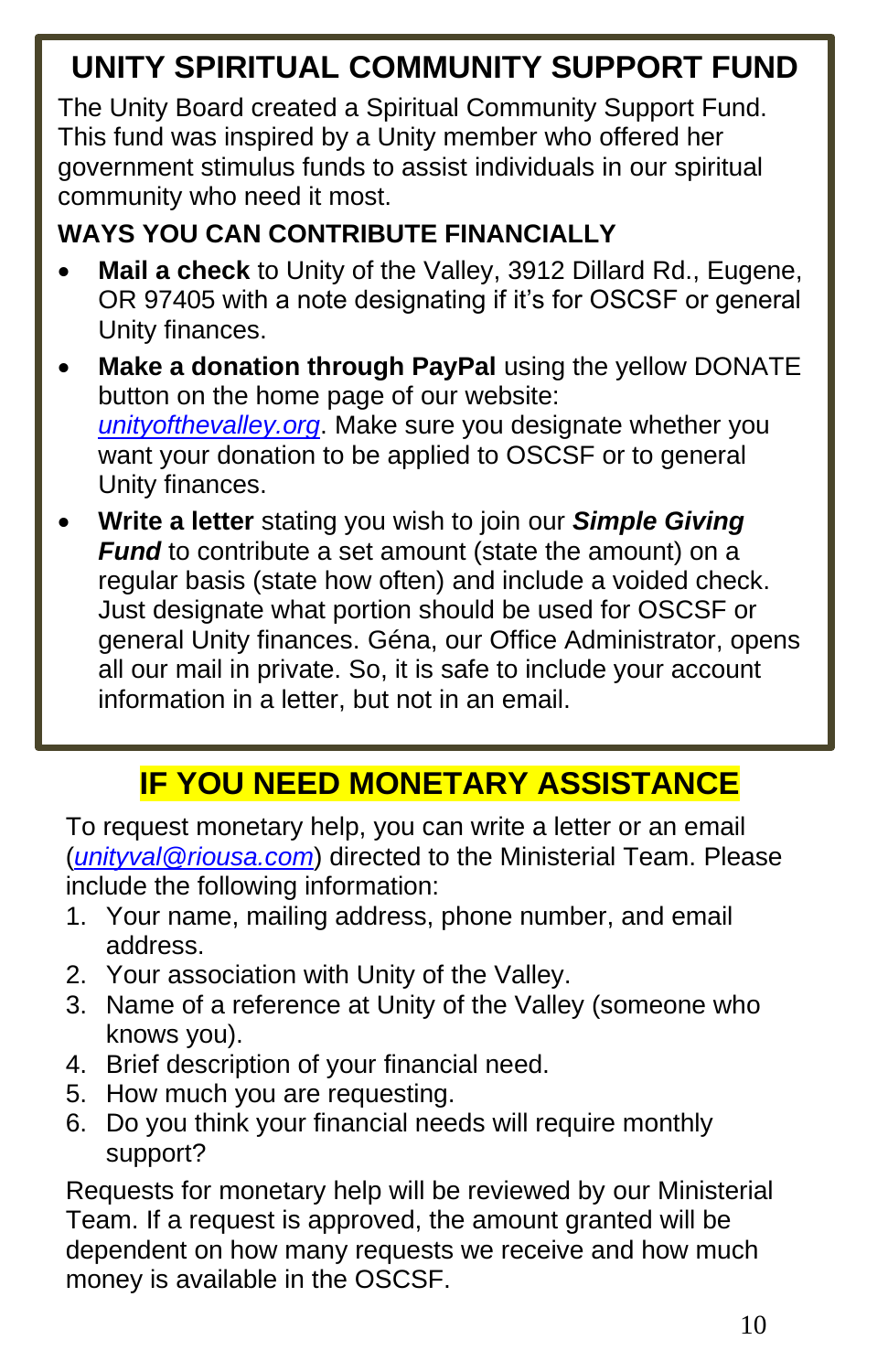## **SUNDAY LIVE STREAM**

**Sunday Services.** You can join us and many other friends of Unity of the Valley live at 10:30 a.m. each Sunday at https://www.facebook.com/unityofthevalley (you don't have to be a Facebook member).

# **CONNECTING VIA ZOOM**

**Community Connect, Wednesdays 2:00-3:00 p.m.**

This is a one hour, drop in, chatting session for discussing topics of spiritual interest, personal growth, etc. There is a new topic each Wednesday. Your moderator is Rev. Dick Everts. To take part, send an email request to Rev. Dick at richard.everts@comcast.net.

**Sacred Wednesday Morning Yoga Class Via Zoom with Donna O'Neil. 10:00-11:30 a.m. – Hatha Yoga**: Mindful yoga practices for strength, balance, and flexibility. (Level 1) See **Donna's Schedule Page** for cost and more details at https://yogawithdonna.com/classes-and-schedule. Contact Donna at yogawithdonna@gmail.com or text to 541-632-0105. Let her know you're coming at least 15 minutes before the start of class, so you can get the Zoom link.

**SATURDAYS 10:00 a.m. Triple-Gong-Relaxation Sound Bath, Donation Basis, Live on Zoom with Sunny & Vicky Hills**, at https://www.sunnyhillsmeditation.com, or watch several free full-length classes on YouTube at https://www.youtube.com/channel/UCuQzQzujz\_jdq0dnkayp T3g.

> Great opportunities to help others seldom come, but small ones surround us daily.

> > ~Sally Koch